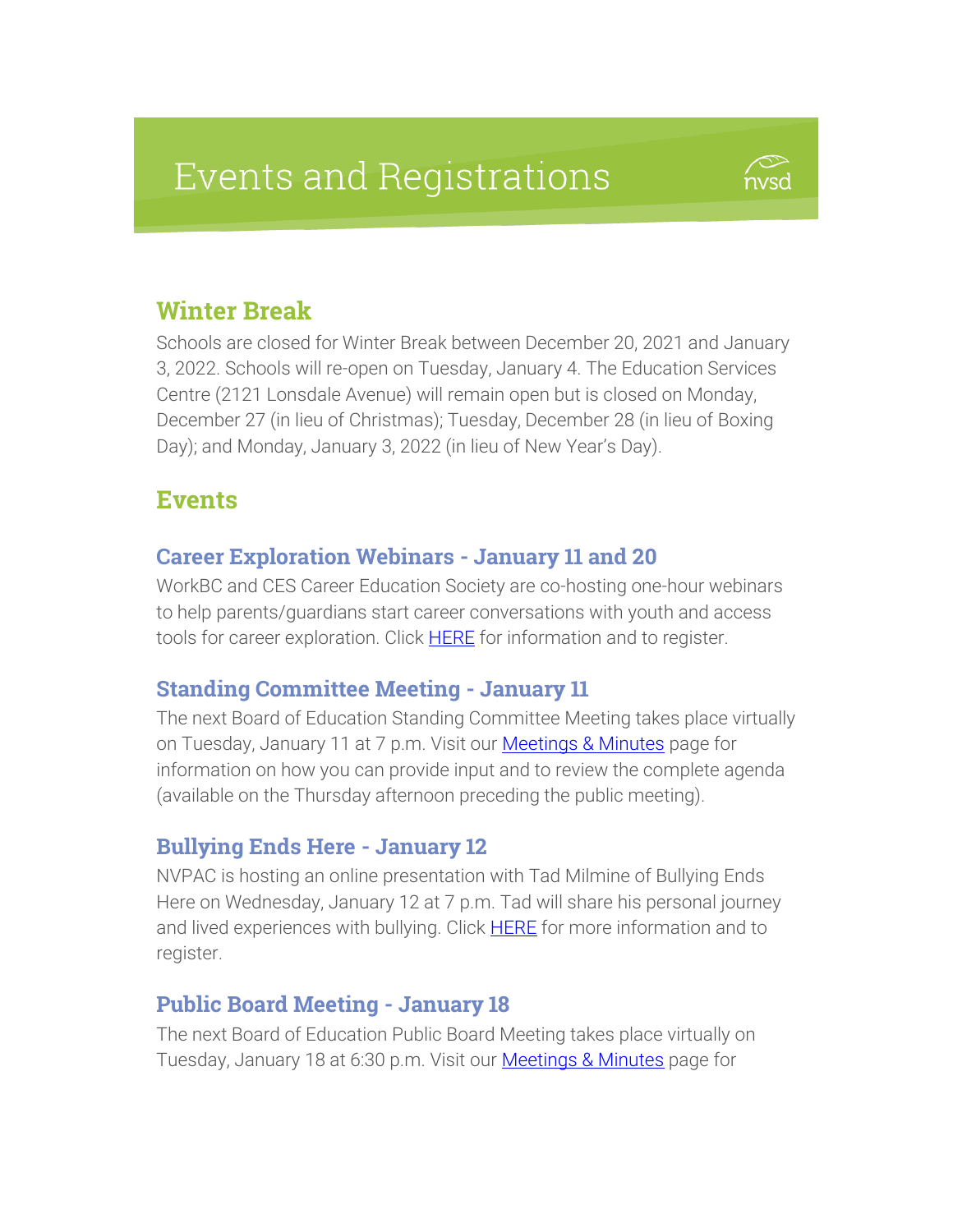information on how you can provide input and to review the agenda and board package (available on the Thursday afternoon preceding the public meeting).

# Supporting Youth being Targeted by Aggression, Cyberbullying, Threats, Hacks and Violence - January 19

NVPAC is hosting the White Hatters for an online presentation on Cyberbullying on Wednesday, January 19 at 7 p.m. Learn how to support youth who may find themselves subject to various forms of aggression online. Click **[HERE](https://www.eventbrite.ca/e/cyber-bullying-tickets-184112494427)** for more information and to register.

# BC Secondary School Graduation Requirements Workshop - January 27

Presented by Impact North Shore (formerly North Shore Multicultural Society), this virtual workshop covers topics including graduation requirements, required vs. elective courses, provincial exams, and the importance of extracurricular activities. The workshop is open to newcomers and immigrant families. Click [HERE](https://impactnorthshore.ca/our-workshops/bc-secondary-school-graduation-requirements/) for more information.

#### NVSD Chess Championship - February 4

After a one-year hiatus due to COVID-19, the NVSD Chess Championship returns on Friday, February 4. The tournament will be hosted at Carson Graham Secondary.

Registration is open to all NVSD students, and all skill levels are welcome. There is both an elementary and secondary division for players to enter. While there is no fee to enter, pre-registration is required as there is a maximum number of participants in each division.

COVID-19 health and safety measures will be in effect (click **HERE** for details). For more information and to register, click [HERE.](https://my44.sd44.ca/group/s5sqbj3/Pages/default.aspx#/=)

#### Explore & Create Saturday Art Program

Children aged 5 to 12 are invited to visit the Gordon Smith Gallery on Saturdays between 1 and 3 p.m. for art activities that are collage and drawing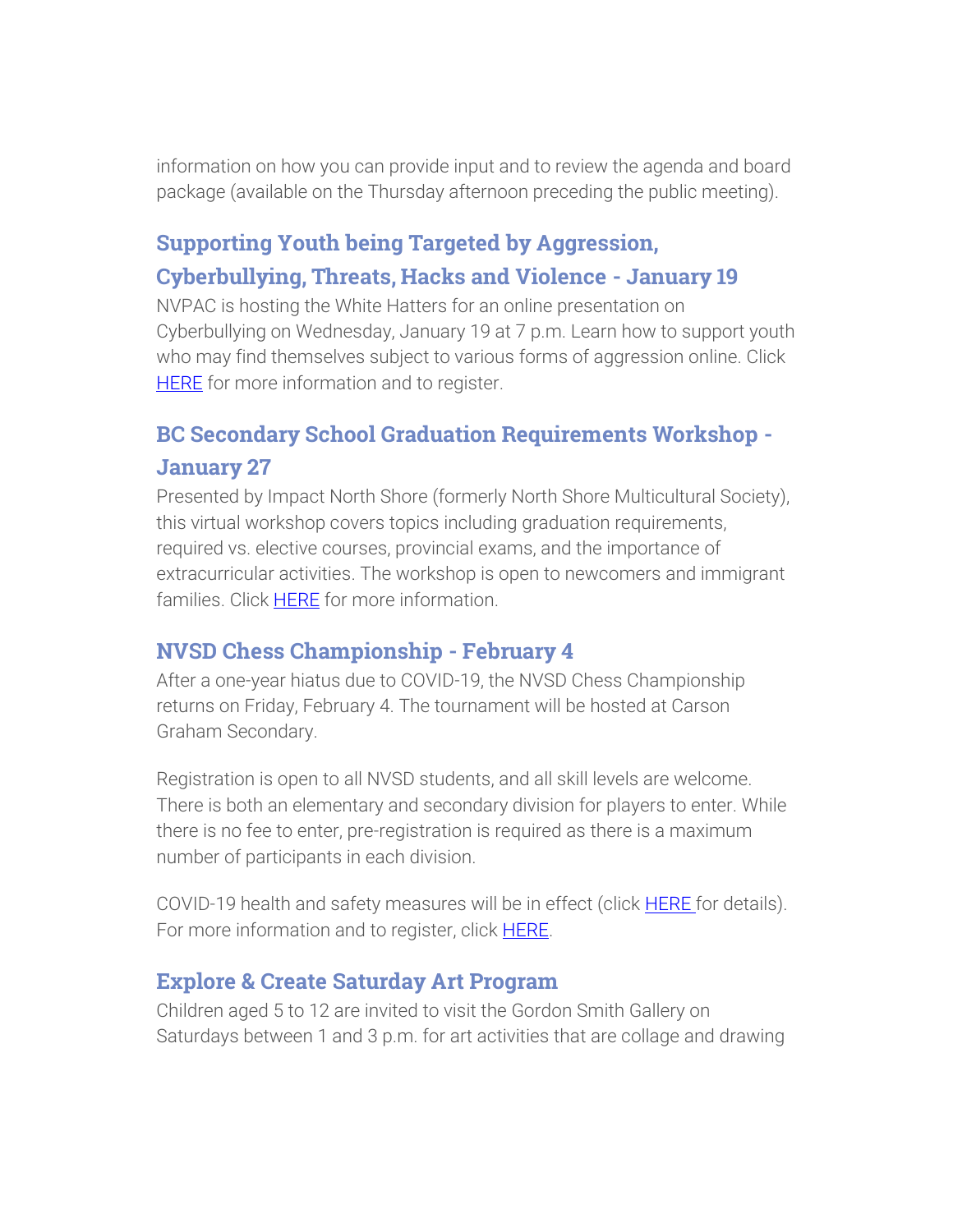based and inspired by the current exhibition, [Beyond the Horizon.](https://www.sd44.ca/school/artistsforkids/Visit/Exhibitions/Pages/default.aspx#/=) Admission is by donation (\$5 suggestion per attendee) and parental/guardian supervision is required. Click [HERE](https://smithfoundation.co/engage/public-programs/) for more information. Note: the Gallery is closed over the Winter Break (December 23, 25 and 30, 2021 and January 1, 2022).

## Gordon Smith Gallery of Canadian Art: Beyond the Horizion

This year's fall exhibition, Beyond the Horizon, is an expression that encourages us to consider what is "farther than the possible limit of sight, beyond what we can foresee, know or anticipate." It is both visual – what we see – and conceptual – what we know. The horizon as a metaphor provides us with an opportunity to challenge and evaluate our own ways of knowing. The artists in this exhibition expand conventional uses of materials and explore modes of making through collaboration with other artists and the land. Click **HERE** for more information, including gallery hours. Note: the Gallery is closed over the Winter Break (December 23, 25 and 30, 2021 and January 1, 2022).

#### Call for Norgate Food Initiatives

If you or someone you know is running a community food program or project in the Norgate neighbourhood and surrounding area, Table Matters would like to invite you to an event to connect and learn together about needs and opportunities. In addition, if your organization is already running a food-related or community-building event, Table Matters would love to hear if they could partner with you. For more information, visit Table Matter's [Neighbourhood](https://tablematters.ca/neighbourhood-food-collaborative/)  [Food Collaborative Project](https://tablematters.ca/neighbourhood-food-collaborative/) or contact Meryn Corkery at [meryn.corkery@farmtoschoolbc.ca.](mailto:meryn.corkery@farmtoschoolbc.ca)

#### Research Study for Children ages 4 to 9

The Phono Lab in SFU's Linguistics Department is recruiting child participants for a research study that investigates how children learn complex sound patterns in English. Children between the ages of 4 and 9 will connect with the researchers for approximately 30 minutes over Zoom at a time that is convenient for your family. (This study does *not* require an in-person visit.) Children will play a few research "games" with research assistants and will receive stickers and a certificate for participating. For additional information or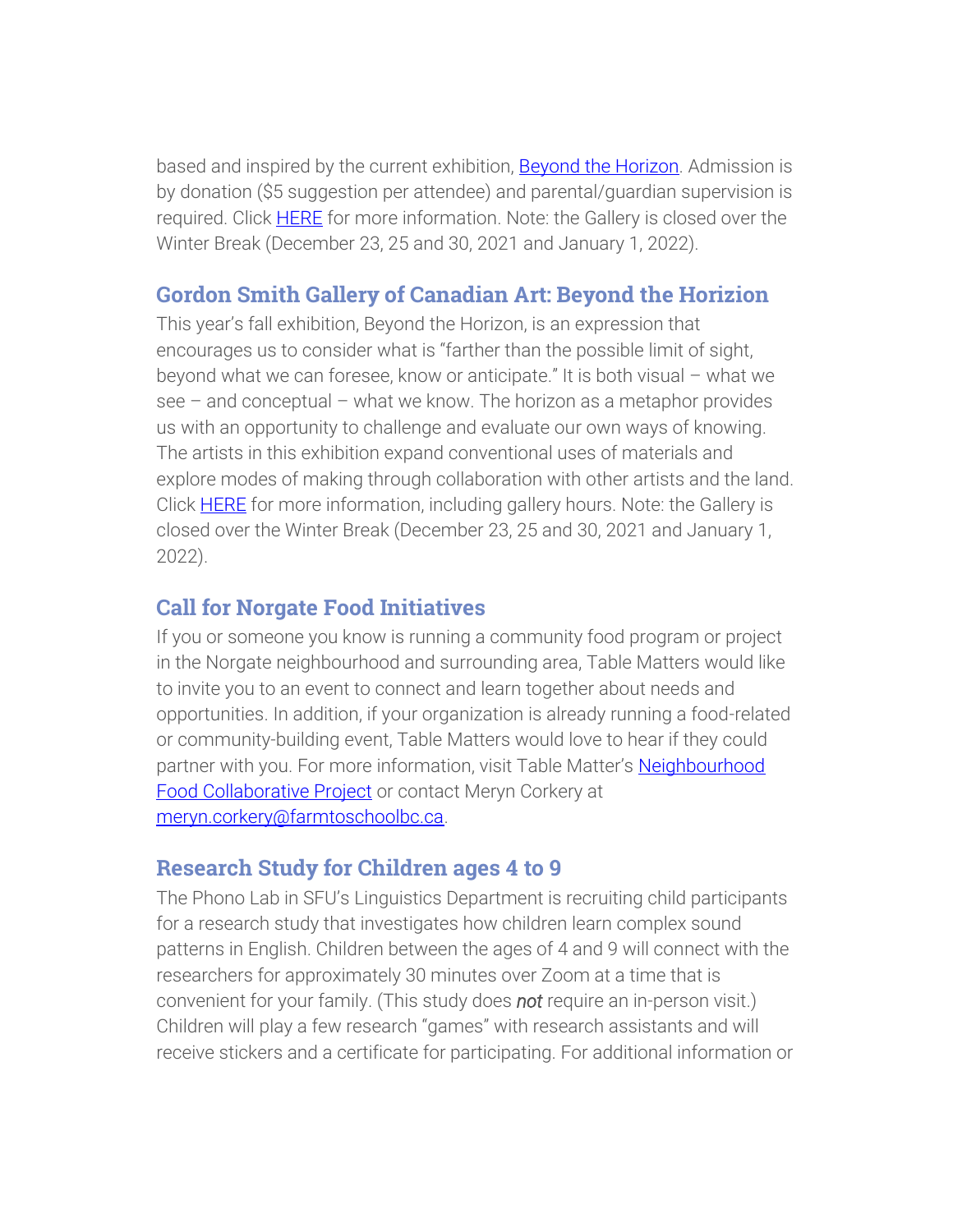to enroll your child, please contact [phono@sfu.ca;](mailto:phono@sfu.ca) an informational poster is available [HERE.](https://www.sd44.ca/parents/Documents/SFU_Research_Recruitment_poster_4-9.pdf)

# **Registrations**

#### 2022/2023 Kindergarten Registration

Registration (priority placement) for children entering kindergarten in September 2022 (children born in 2017) closes today, Friday, December 17, at 4 p.m. Parents/legal guardians must book an appointment using our online booking system to register their child in person for kindergarten. Detailed instructions on the registration process, including forms and documentation required, are available **HERE**.

Registrations received after December 17 (in the new year) will be placed according to the date the registration was received and space and facilities availability.

#### New Registration and Transfer Requests for Grades 1 - 12

Priority placement for both new registrations and transfers for Grades 1 - 12 runs from January 17 to March 4 at 4 p.m. Visit the 2022/2023 Registrations [and Transfer Requests](https://www.sd44.ca/Schools/StudentRegistration/2022-2023RegistrationsTransferRequests/Pages/default.aspx#/=) page for detailed information.

#### North Vancouver Online Learning (NVOL) - Registration open

NVOL provides students with rigorous, engaging, and interactive learning experiences. Students can choose to engage in their NVOL courses entirely remotely online or in a blended model of online and in-person interactions at our NVOL Centre. In addition, students can choose from a full suite of [courses](https://www.sd44.ca/school/onlinelearning/ProgramsServices/Courses/Pages/default.aspx#/=) from grades 8 through 12 in both English and French.

The French Immersion Online Course offerings allow students the opportunity to meet the requirements of their Diplôme de fin d'études secondaires en Colombie-Britannique online through L' École Virtuelle de Vancouver nord. Please see below for a complete list of our French Immersion course offerings.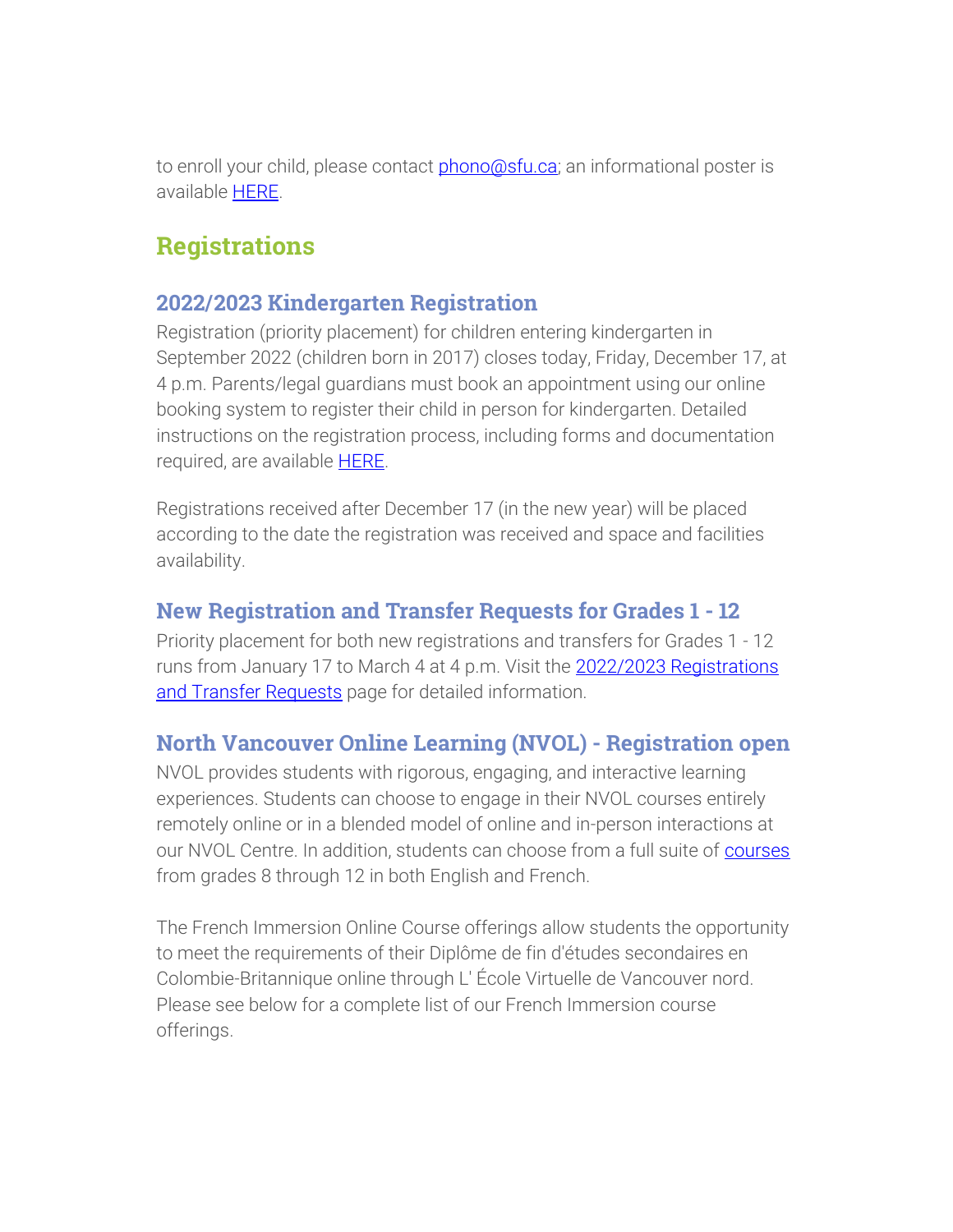#### *Grade 10:*

- **Education au choix de carrière et de vie 10**
- Français langue seconde Immersion 10
- Sciences naturelles 10

#### *Grade 11*

- Explorations en sciences humaines et sociales 11
- Médias et communication numérique 11

#### *Grade 12*

• Français langue seconde - Immersion 12

#### *Online registration for NVOL is open; clic[k HERE](https://www.sd44.ca/school/onlinelearning/About/registration/Pages/default.aspx#/=) for more information.*

## Artists for Kids' After School Art – Registration open

Taught by art specialist teachers and assisted by secondary art students, AFK's After School Art classes provide students the opportunity to further their artistic ability and foster positive attitudes towards the visual arts. Registration for winter 2021 classes (virtual and in-person options available) is now open. Visit the **Artists for Kids** website for more information and to register.

# Elementary Band and Strings Program - Registration begins January 10

Elementary Band and Strings is a unique instrumental music program that complements the Ministry of Education's Arts Education curriculum and provides school-based instrumental instruction to students in Grades 5 – 7 for Band and Grades  $4 - 7$  for Strings.

Registration for the 2022/2023 school year runs from January 10 – March 4, 2022. While there is a Late Registration enrolment period, this is subject to program availability and class size at your child's school site, and is dependent on sufficient registrations received by March 4. More information, including program fees, is available [HERE.](https://www.sd44.ca/ProgramsServices/BandStrings/Pages/default.aspx#/=)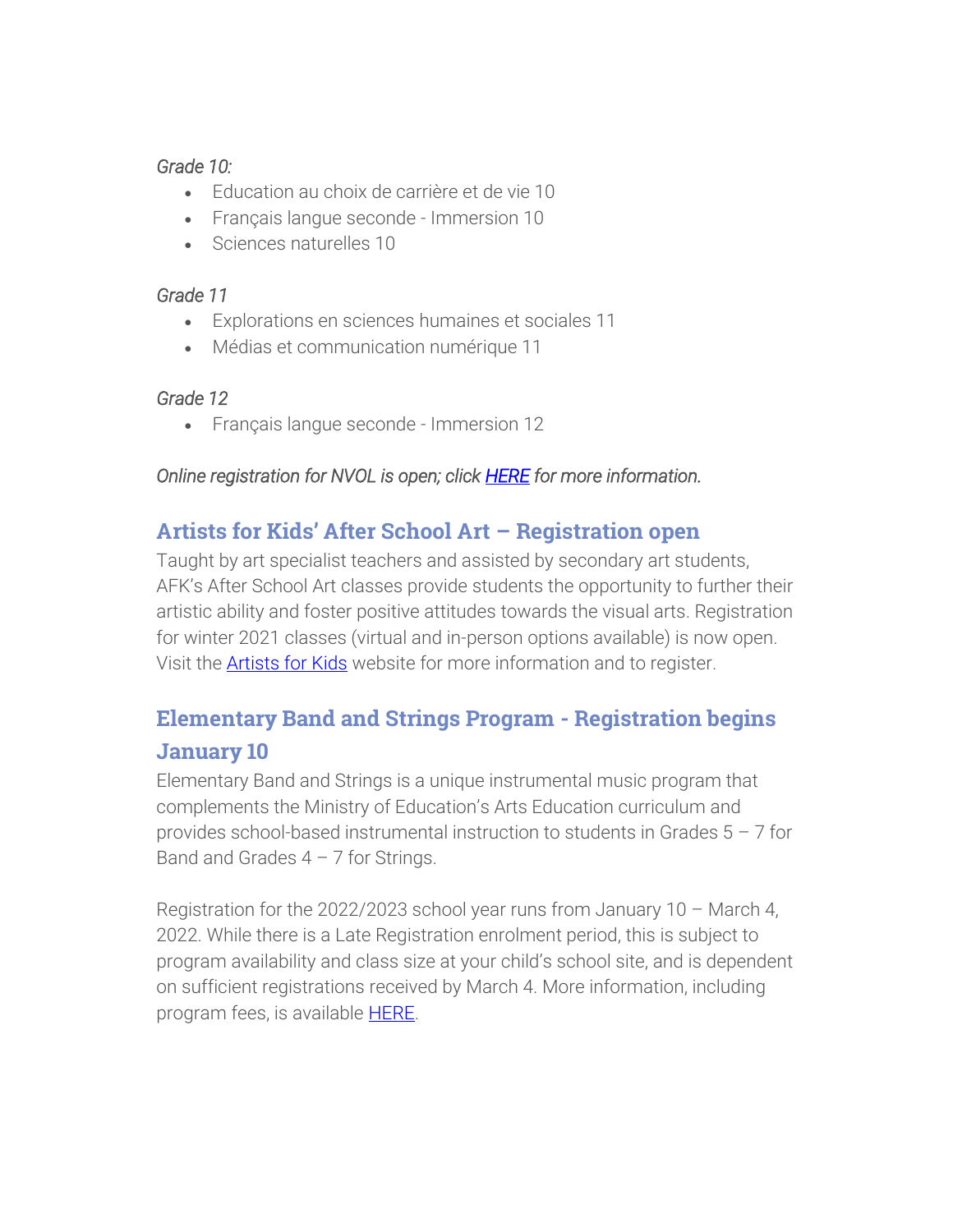## Academies - Applications Accepted Starting January 19

Our highly specialized academies are designed to enhance the overall student experience by providing learning environments that concentrate on a focal skill set. Students in Grades 8 to 12 work towards graduation while accelerating their knowledge and skill development in an area of interest that can form a foundation for successful post-graduation pursuits.

The following Academies will be offered during the 2022/2023 school year\*. Click on each program link to learn more about each academy:

[AFK Studio Art](https://www.sd44.ca/ProgramsServices/Academies/AFKAcademy/Pages/default.aspx#/=) | [Basketball](https://www.sd44.ca/ProgramsServices/Academies/Basketball/Pages/default.aspx#/=) | [Dance](https://www.sd44.ca/ProgramsServices/Academies/Dance/Pages/default.aspx#/=) | [Digital Media](https://www.sd44.ca/ProgramsServices/Academies/DigitalMedia/Pages/default.aspx#/=) | [Digital Media Lite](https://www.sd44.ca/ProgramsServices/Academies/Digital%20Media%20Academy%20Lite/Pages/default.aspx#/=) | Field [Hockey](https://www.sd44.ca/ProgramsServices/Academies/FieldHockey/Pages/default.aspx#/=) | [Hockey Skills](https://www.sd44.ca/ProgramsServices/Academies/HockeyAcademy/Pages/default.aspx#/=) | [Lacrosse](https://www.sd44.ca/ProgramsServices/Academies/lacrosse-academy/Pages/default.aspx#/=) | [Robotics](https://www.sd44.ca/ProgramsServices/Academies/Robotics%2c%20Mechatronics%20%26%20Digital%20Fabrication/Pages/default.aspx#/=) | [Soccer](https://www.sd44.ca/ProgramsServices/Academies/SoccerAcademy/Pages/default.aspx#/=) | [Volleyball](https://www.sd44.ca/ProgramsServices/Academies/VolleyballAcademy/Pages/default.aspx#/=)

*\*New for 2022/2023 will be a Rowing Academy. More details will be available early in the new year.* 

[Applications](https://www.sd44.ca/ProgramsServices/Academies/applicationswithdrawals/Pages/default.aspx#/=) will be accepted between January 19 to February 21, 2022.

Note: There are supplemental application requirements for the AFK Studio Art Academy, Digital Media Academy, Digital Media Academy Lite, and Hockey Skills Academy. Please check individual academy web pages for more information about the supplemental application requirements.

## IB Diploma Programme - Upcoming Key Dates

The International Baccalaureate Diploma Programme (DP) is an internationally recognized, rigorous university preparatory two-year program for students in Grades 11 and 12 that leads to a qualification that is widely recognized by the world's leading universities. It is offered at Carson Graham Secondary.

#### *Key Dates in 2022:*

- *February 15: DP information session* (virtual) for parents/guardians and prospective students. The meeting link will be posted on the **Diploma** [Programme](https://www.sd44.ca/school/carson/diplomaprogramme/Pages/Default.aspx#/=) web page in January.
- *February 16-17: "DP for a Day"* for prospective students to explore the program firsthand. They will meet IB coordinators, current cohort and